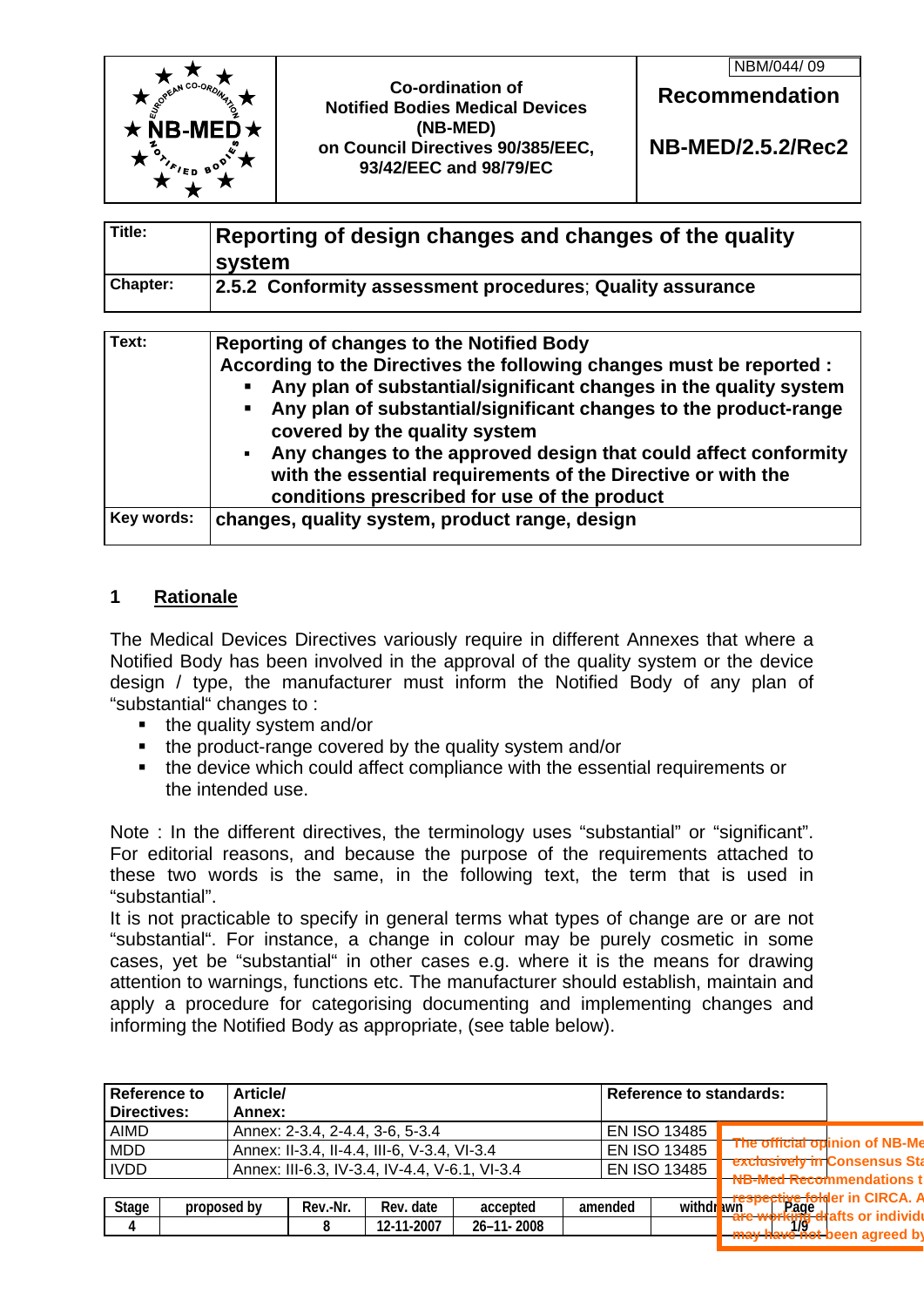

# When must the manufacturer inform the notified body?

|                                                                                 | NB assessment of the quality system        |                                                                                                                                                                                                                                                                                                                                                                                                                                                                                                                                             |                                                                                                                                                                                                                                                                                                                                                                                                                                                                                                                                             |  |
|---------------------------------------------------------------------------------|--------------------------------------------|---------------------------------------------------------------------------------------------------------------------------------------------------------------------------------------------------------------------------------------------------------------------------------------------------------------------------------------------------------------------------------------------------------------------------------------------------------------------------------------------------------------------------------------------|---------------------------------------------------------------------------------------------------------------------------------------------------------------------------------------------------------------------------------------------------------------------------------------------------------------------------------------------------------------------------------------------------------------------------------------------------------------------------------------------------------------------------------------------|--|
|                                                                                 | <b>Full quality assurance</b><br>system    | <b>Production quality assurance</b>                                                                                                                                                                                                                                                                                                                                                                                                                                                                                                         | <b>Product quality assurance</b>                                                                                                                                                                                                                                                                                                                                                                                                                                                                                                            |  |
| 93/42/CEE<br>90/385/CEE                                                         | Class $Im - Is - IIA - IIB -III$<br>- AIMD | Classe Im - Is - IIa - IIb - III - AIMD                                                                                                                                                                                                                                                                                                                                                                                                                                                                                                     | Classe Im - IIa - IIb                                                                                                                                                                                                                                                                                                                                                                                                                                                                                                                       |  |
| 98/79/CE                                                                        | Lists A an d B                             | Lists A and B                                                                                                                                                                                                                                                                                                                                                                                                                                                                                                                               |                                                                                                                                                                                                                                                                                                                                                                                                                                                                                                                                             |  |
| Substantial change<br>to the quality<br>system                                  | yes                                        | yes                                                                                                                                                                                                                                                                                                                                                                                                                                                                                                                                         | yes                                                                                                                                                                                                                                                                                                                                                                                                                                                                                                                                         |  |
| Substantial change<br>to the product-<br>range covered by<br>the quality system | Yes                                        | The manufacturer may need to<br>inform a substantial change to<br>the product range under all<br>quality system routes - although<br>not stated in MDD annex V or VII<br>if the change to product range is<br>not within the scope of the current<br>annex V or VI certificate the<br>manufacturer needs to inform the<br>Notified Body in order to get their<br>certificate updated.I dependent<br>on the type of change, this may<br>require an audit if, for instance<br>the product technology is not<br>covered by the existing scope. | The manufacturer may need to<br>inform a substantial change to<br>the product range under all<br>quality system routes - although<br>not stated in MDD annex V or VII<br>if the change to product range is<br>not within the scope of the current<br>annex V or VI certificate the<br>manufacturer needs to inform the<br>Notified Body in order to get their<br>certificate updated.I dependent<br>on the type of change, this may<br>require an audit if, for instance<br>the product technology is not<br>covered by the existing scope. |  |

|                                                                                                                            | NB assessment of the product                                                  |                                                                               |  |  |
|----------------------------------------------------------------------------------------------------------------------------|-------------------------------------------------------------------------------|-------------------------------------------------------------------------------|--|--|
|                                                                                                                            | <b>Design examination</b>                                                     | <b>Type examination</b><br>Included annex III for IVD                         |  |  |
| 93/42/CEE<br>90/385/CEE                                                                                                    | Classe III<br><b>AIMD</b>                                                     | Classe IIb - III<br>AIMD                                                      |  |  |
| 98/79/CE                                                                                                                   | Lists A<br>Self test devices                                                  | Lists A and B<br>Self test devices                                            |  |  |
| Substantial change<br>to the product-<br>range covered by<br>the quality system                                            | A modification of the product-range requires an<br>assessment as a new device | A modification of the product-range requires an<br>assessment as a new device |  |  |
| Change to<br>the device which<br>could affect com-<br>pliance with the<br>essential<br>requirements or the<br>intended use | ves                                                                           | yes                                                                           |  |  |

| $\sim$<br>Page |
|----------------|
| 210            |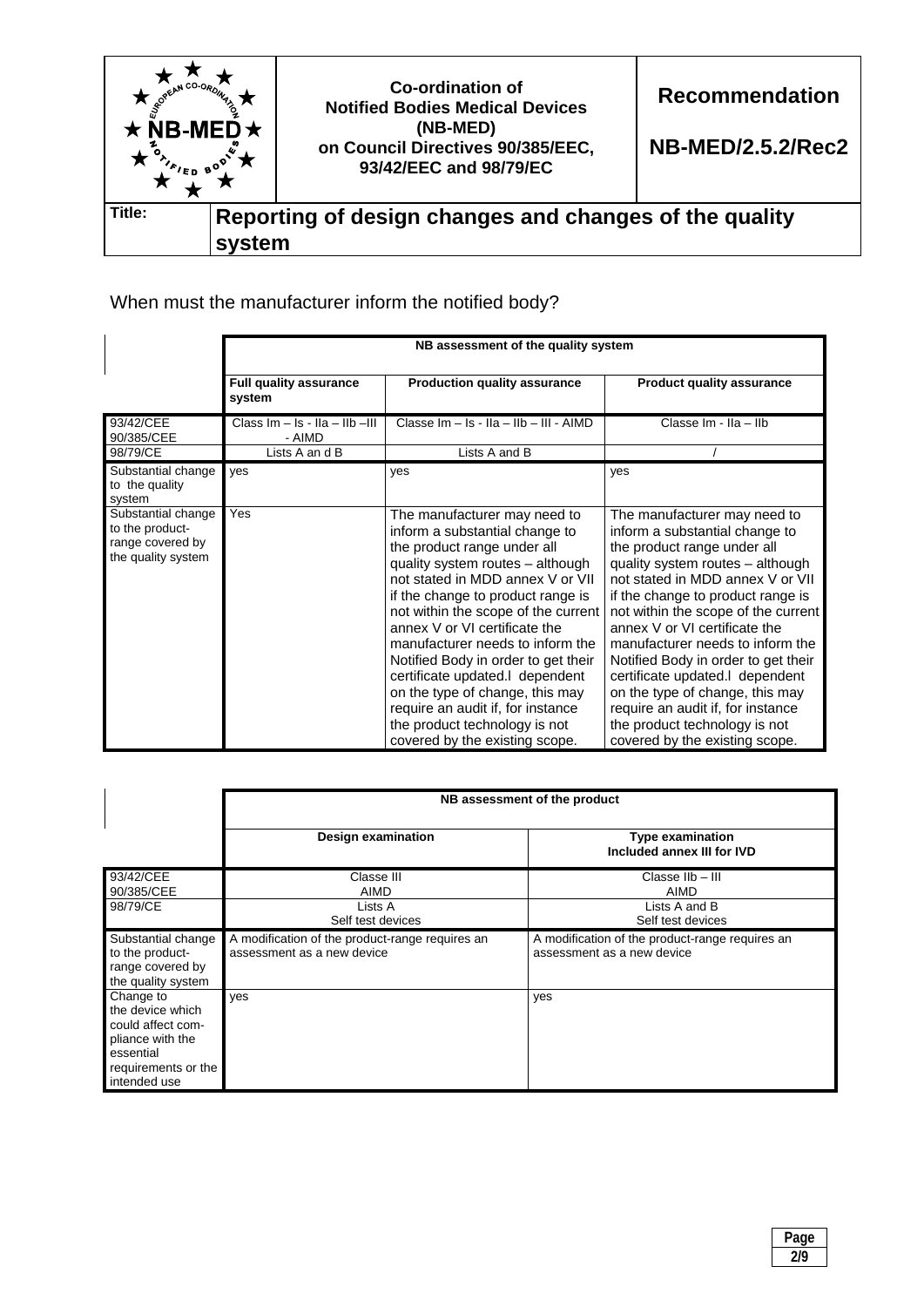

In some cases, the nature of the modification that must be reported is described in the regulation

- MD incorporating
	- o product of animal origin (covered by 2003/32/EC) : Any change in relation to processes of sourcing, collection, handling and inactivation/elimination and that could modify the result of the manufacturer's risk management dossier must be transmitted to the notified body for the purpose of an additional approval prior to its implementation.
	- o medicinal product or human blood derivative : change, in particular related to the manufacturing process of the substance.
- IVDD (98/79/EEC) : The manufacturer shall inform the notified body without delay if it has obtained information about changes to the pathogen and markers of infections to be tested, in particular as a consequence of biological complexity and variability. In this connection, the manufacturer shall inform the notified body whether any such change is likely to affect the performance of the *in vitro* diagnostic medical device concerned.

The following steps are typical of the change assessment process :

- 1. The detection by the manufacturer of the need/desire to change the product, the product range or the quality system
- 2. The verification and validation performed by the manufacturer to take the decision to effectively modify the product or the product range or the quality system related to its risk management process
- 3. The determination as to whether the change is substantial or not (referring to the definition given hereafter)
- 4. The decision to implement the change taken by the manufacturer and the timing of implementation (dependent on the need for NB review).
- 5. The information given by the manufacturer to a notified body about any substantial change
- 6. The appropriate assessment process defined by the notified body (complete/partial – on desk/on site…)
- 7. Final implementation of the change

Manufacturers are encouraged to contact and discuss with their notified bodies about any question related to the substantial or not substantial characteristic of the change.

# **2 Complementary elements on the terminology " substantial"**

Changes are "substantial" where :

| Page |
|------|
| 3/9  |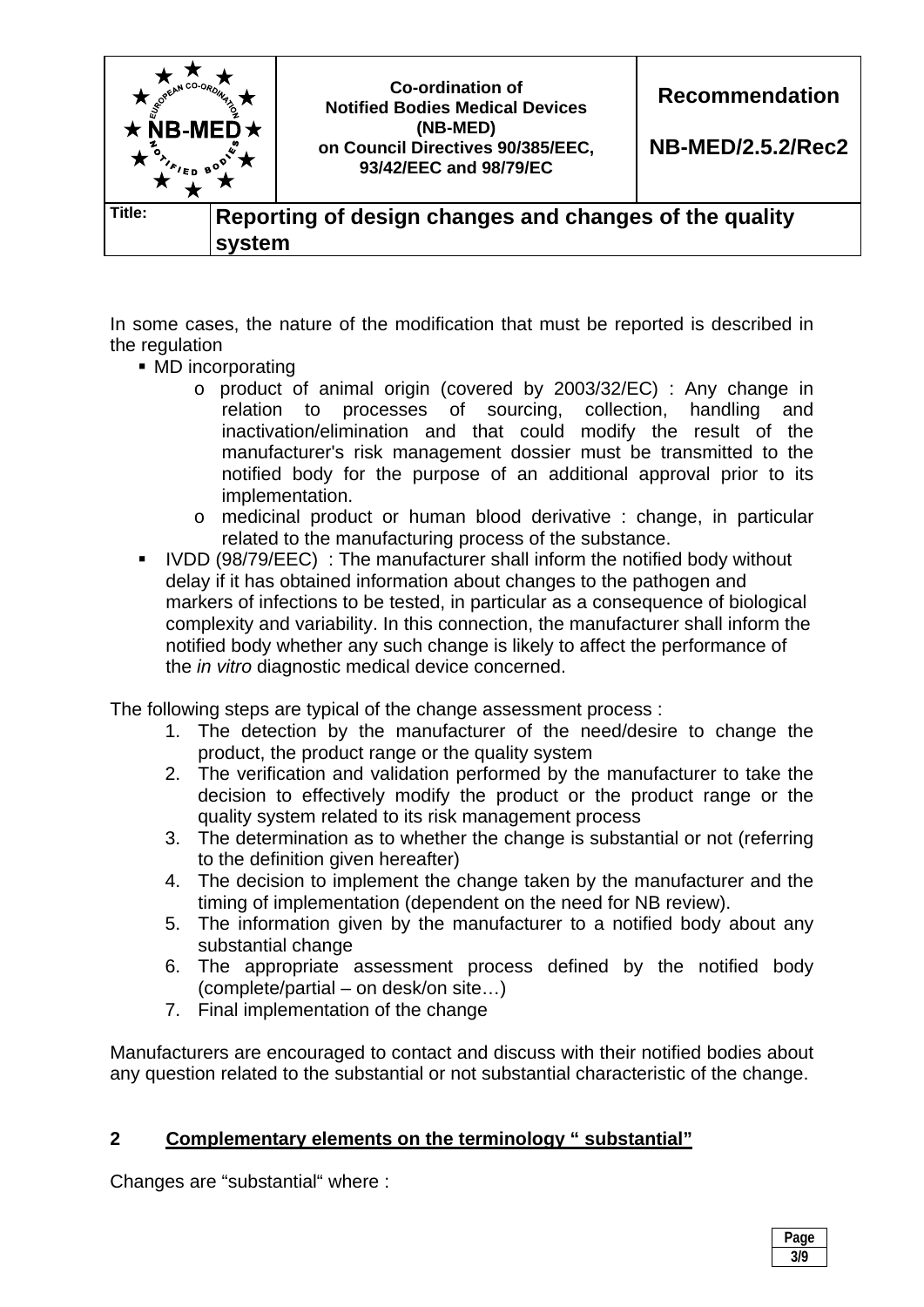

- 2.1 For product changes, the change would affect conformity with
- the essential requirements and/or
- the indications and/or contra-indications determined by the manufacturer to be appropriate to ensure safety and effectiveness for the intended use of the device.

When considering whether or not a particular product change is "substantial" the following considerations should be made:

- Does the change affect the performance specification of the MD?
- Does the change affect materials of the MD?
- **Does the change introduce new hazards which have not been previously ad**dressed?
- Does the change affect the risks associated with existing hazards?
- Does the change alter the details on compliance with the essential requirements given in the design / type approval dossier submitted to the Notified Body?
- Does the change alter the details on intended use given in the design / type approval dossier submitted to the Notified Body?
- **Does the change mean that the device will have different end users or be used** in a different manner?
- Does the change mean that the clinical data/performance evaluation data for the original device is not sufficient to confirm conformity of the changed device with the required characteristics and performance?
- Is the change a direct result of actions taken related to concerns arising from incidents/recalls/complaints?

2.2 For changes to the quality system, either

- the change affects compliance of the devices covered by the quality system with the essential requirements or the approved type / design, or
- the change affects the compliance of the quality system with its own regulatory requirements.

When deciding whether or not particular quality system change is "substantial" the following considerations should be made:

- Does the change affect the ownership of the manufacturer?
- Does the change affect the location of the manufacturer's activity?
- Does the change affect the manufacturing technologies (processes and equipments)?
- Does the change affect product conformity with the essential requirements or the approved type / design (e.g. change of supplier)?
- Does the change affect the arrangements implemented to achieve continued compliance of the quality system with the relevant harmonized standards

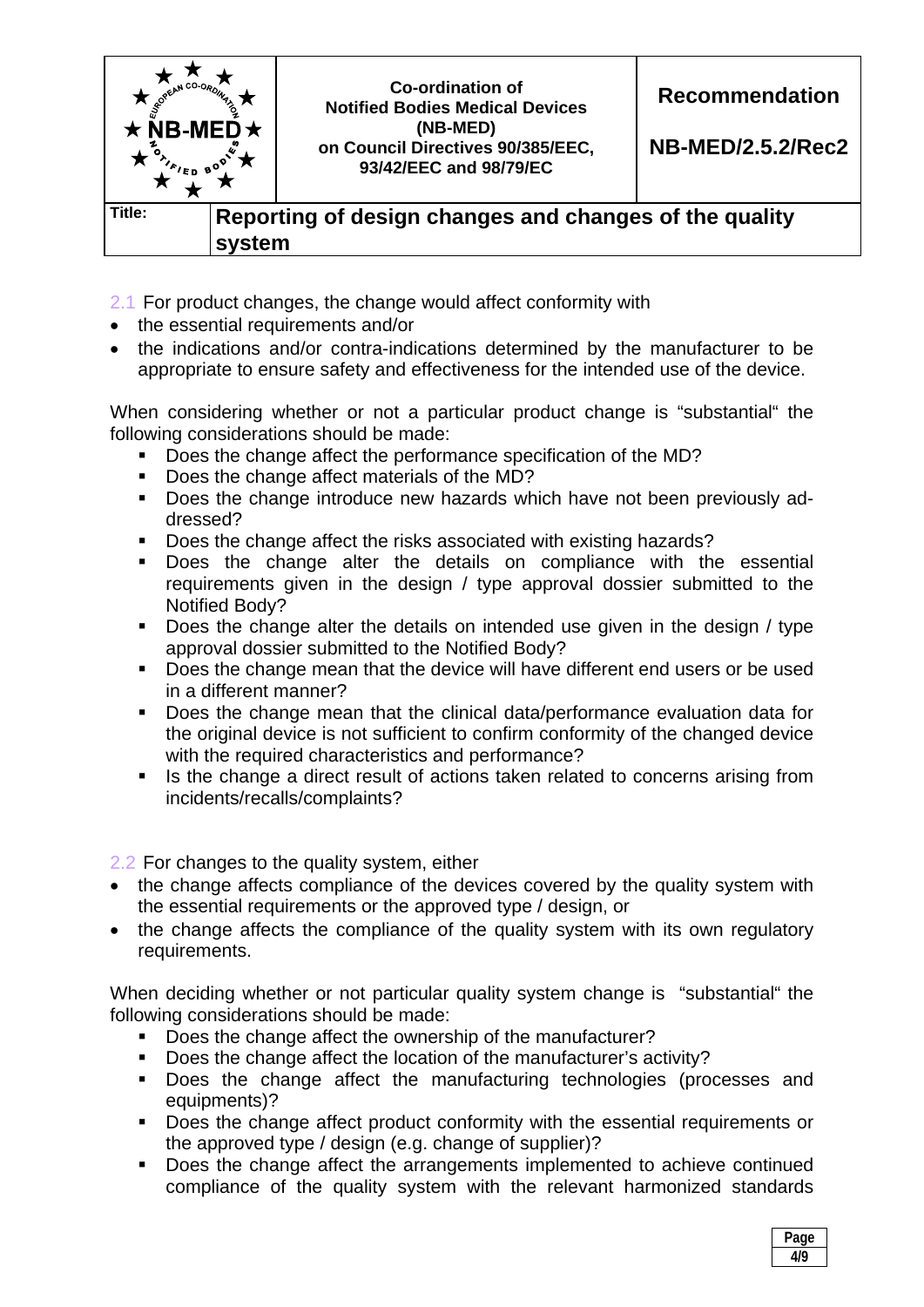

and/or the requirements of the Directive (e.g. design verification, design validation, organizational structure, processes interaction, quality control procedures, addition or deletion or move of a facility)?

- Does the change affect the arrangements (e.g. verification, validation, organizational structure) for ensuring continued compliance with the requirements of the Directive?
- 2.3 For changes to the product-range covered by the quality system, the change affects the categories of MD designed and/or manufactured through the quality system.

When considering whether or not a particular product-range change is "substantial" the following considerations should be made:

 Are there any additional or deleted categories of MD that are designed and manufactured through the quality system?

In the relationship between a manufacturer and a notified body, any change related to the terms of the contract between the two parties or the EC certificates is a substantial change even it is not directly related to conformity or performance of the MD (e.g. : change of the MD identification, of business name, of the company's owner, etc..).

Note 1 : The term "affect the compliance" has to be understood as a potentially positive as well as a potentially negative term in relation to conformity.

#### **3 Manufacturer decision on whether or not particular changes are substantial**

The manufacturer should establish, maintain and apply a procedure for categorising documenting and implementing any changes to the device design/type (including software) and/or quality system and/or product range as either "substantial" or not substantial. The reporting procedure to the notified body should be determined.

# **4 Manufacturer reporting of changes**

The manufacturer should inform the Notified Body of planned substantial changes as soon as possible without delay that could not be justified.

| яιю        |
|------------|
| E IO<br>IJ |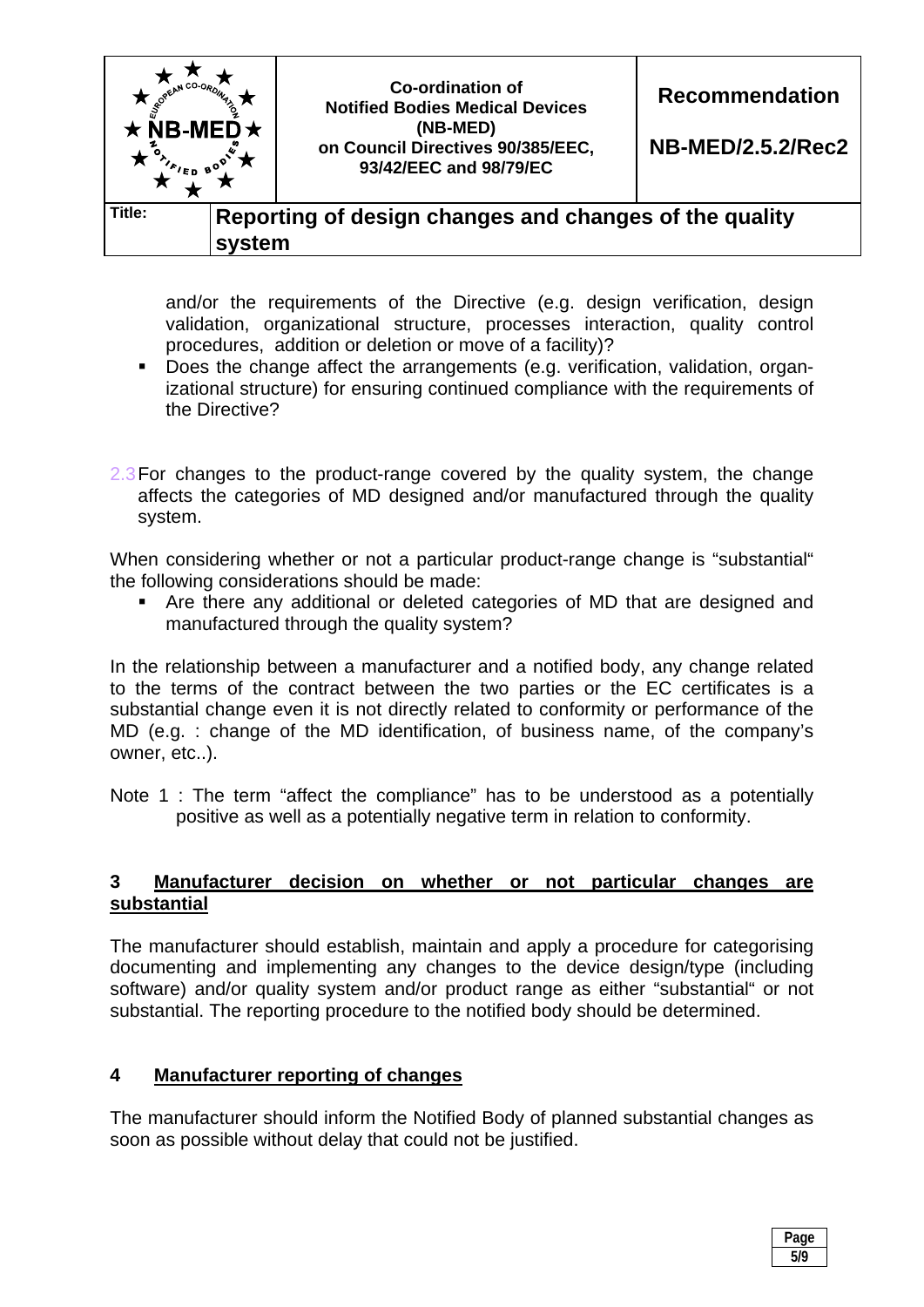

A notification of any substantial change in the design /device as well as in the quality system should include

- a brief description of the modifications compared to the approved design / device or the approved quality system and
- the reason for the changes / modifications and
- in the case of design / device changes, a statement on the relevance to the compliance with the essential requirements and
- the technical data and documentation supporting the above points.

# **5 Notified Body surveillance and certification**

(see also "Global Harmonization Task Force *Guidelines for Regulatory Auditing of Quality Systems of Medical Device Manufacturers*", section *Special audits)*

The review by the notified body of the manufacturer's procedures (documentation and implementation) to define a change (substantial or not) and to inform the notified body is a required part of the initial, surveillance and renewal audits of the quality system.

The Notified Body should also review (on a sampling basis) those changes considered by the manufacturer as non-substantial and which therefore have not been reported.

Where a "substantial" change is reported, the Notified Body should define the appropriate action including :

- Contract review.
- Update of the contract if needed,
- Document assessment related to the product or complete re-assessment of the design dossier or the type examination dossier,
- Document assessment related to the quality system, special audit or complete re-assessment of the quality system,
- **Update of the EC certificate or addenda, if needed,**
- List of elements for which implementation has to be checked during the next audit.

Manufacturers should maintain a current listing of devices covered by the certificate and update the Notified Body accordingly.

# **6 Some Examples**

| Page<br>-- |
|------------|
| 6/9        |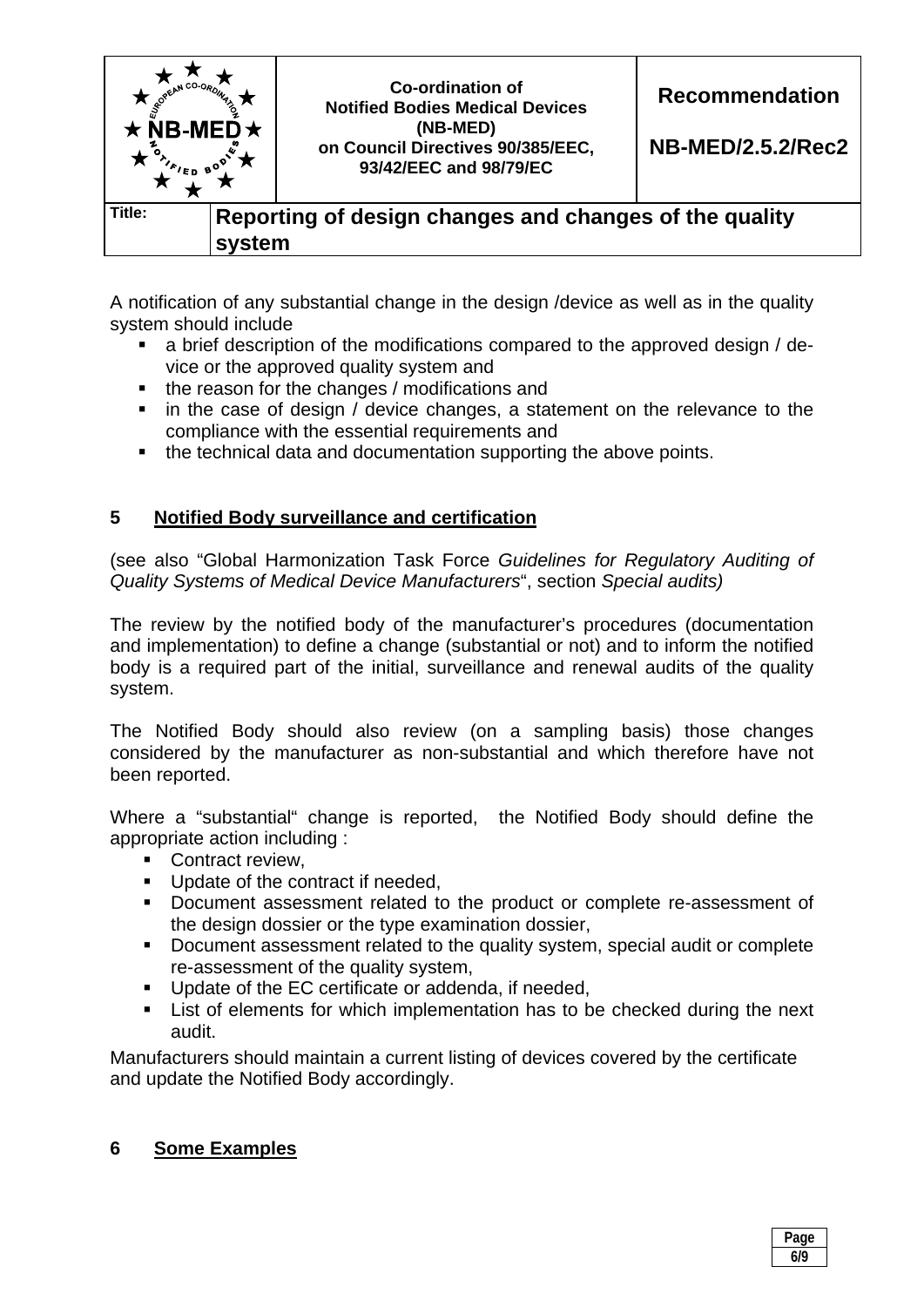

#### 6.1 Changes to EC-approved quality systems (MDD Annex II, V, VI; IVDD Annexes IV and VII respectively):

- a) Reportable change:
	- change of a critical material supplier, critical component/process subcontractor, OEM
	- A change in the manufacturing process whereby a completely new technology is introduced writing a complete new set of design control procedures that replaces the existing approved one.
	- Buying a product design from a subcontractor, that falls within the manufacturers own approved product range, but which was not designed under the manufacturer's own design control system.
	- Making substantial changes to the sterilization cycle that would necessitate a full new validation.
	- Building a new clean room a major extension of the present clean room or a change in its classification.
	- Making substantial changes to the environmental monitoring program or the environmental control systems.
	- Going from EtO sterilization to gamma sterilization.
	- Changing the sterilization contractor.
	- Moving a production line from in-house to an outside facility (manufacturer's own or a contractor) ; introducing a new production line into your own facility or moving a complete production line within ones own facility.
	- Making substantial changes to the structuring of the quality system.
- b) Non-reportable change:

 Addition of an electrical components supplier, e.g. for resistors, to the list of approved suppliers as

- selection and approval of suppliers is part of the quality system of the manufacturer
- the components to be supplied
	- meet the manufacturer's existing specifications
	- do not fall within the manufacturer's classification of a "substantial change".

6.2 Changes to EC-approved medical devices design/type (including software) (MDD Annexes II, 4.4 and III; IVDD Annexes VI-4.2 and V, respectively):

- a) Reportable changes:
	- o Changes to the medical device included computer software (e.g. new functionalities, new algorithms for computing) which will change the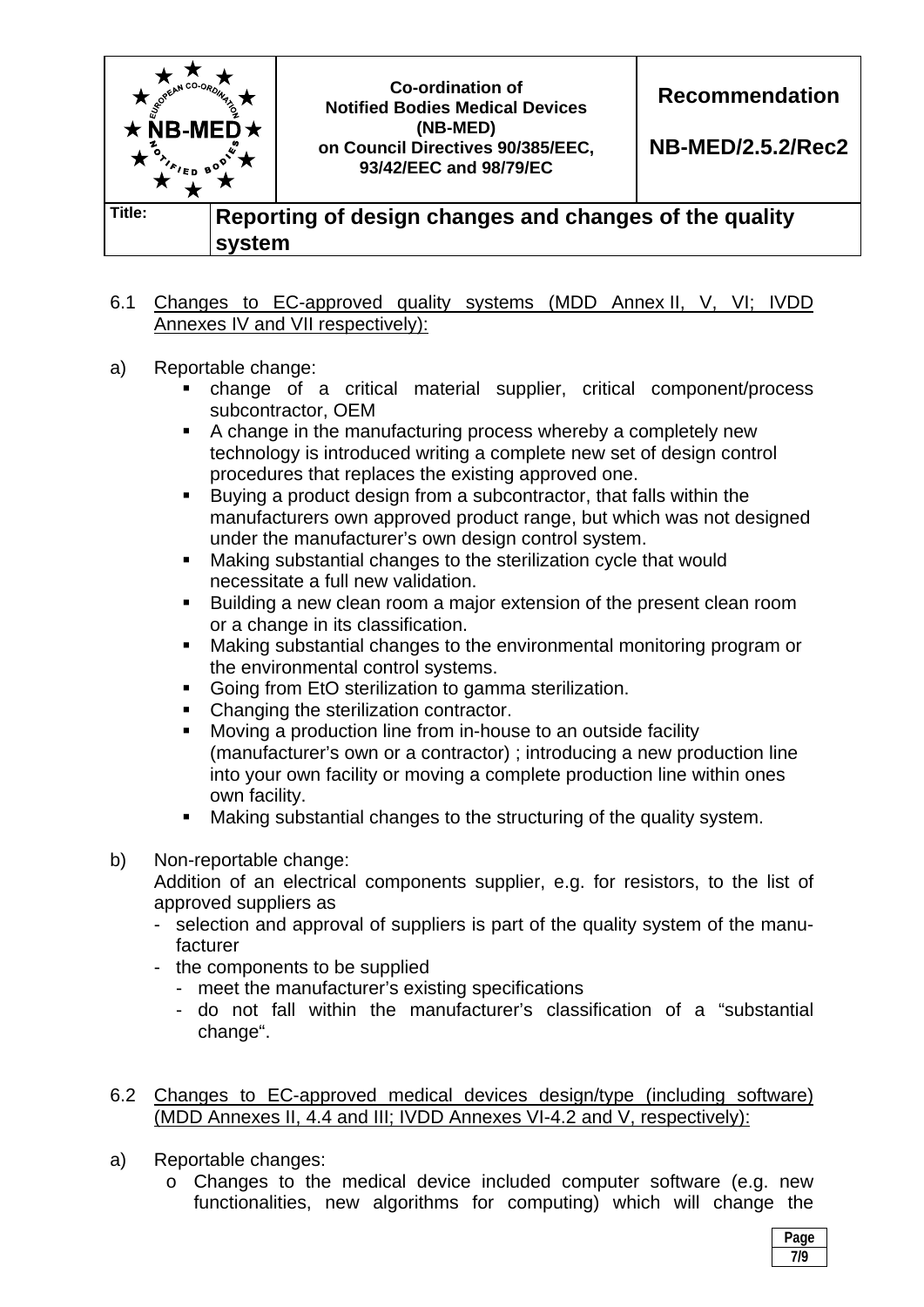

specifications and / or performances of the device (e.g. changes of those materials which have to be biocompatible or changes of main components like power source, Central Processing Unit (CPU), defibrillator-capacitors etc.)

- o new operating systems
- o Change in material supplier that potentially affects biocompatibility (ER 7)
- o Change in the sterilization cycle that potentially affects sterilization validation and sterility (ER 8)
- o Change in the diameter (French size) of a catheter that potentially affects the flow rate and thus performance (ER 7)
- o Change in the packaging configuration that could potentially affect protection against transportation or maintenance of sterility during shelf life (ER 5, 8)
- o Change in the design of the product, that leads to new specifications and that could potentially affects the essential requirements (ER 7, 11, 12).
- o Change in intended use (Indications/Contraindications)
- $\theta$  Other changes which may affect the design or performance / characteristics of the device (e.g. new sterilisation method, new welding method, or in the case of computer software, new functionalities, new algorithms for computing, new operating system) are considered to be substantial changes.
- Note : In the case of IVD reagents substantial changes are those which could significantly influence the performance characteristics compared to those of the originally approved design. Where changes of the performance characteristics are due to changes of the manufacturing process, these may well be considered as substantial.
- b) Non-reportable change:
	- A change in the length of the proximal end of a central venous catheter does not necessarily affect performance (ER 7).
	- A change in the design of the product that does not alter the design specifications, but is only made to get better tolerances for a certain specification does not necessarily affect performance (ER 7), so is not considered a significant change.
	- A change in a manufacturing process that will need process validation, but does not affect the product specifications including tolerances, does not necessarily affect performance (ER 7), so is not considered a significant change.
	- A manufacturer is using a component which deviates from a component that he used before (e.g. electronic circuitry). However, he corrects this deviation with another component so that the finished product specification and performance are not changed and documents the actions taken. Upon review,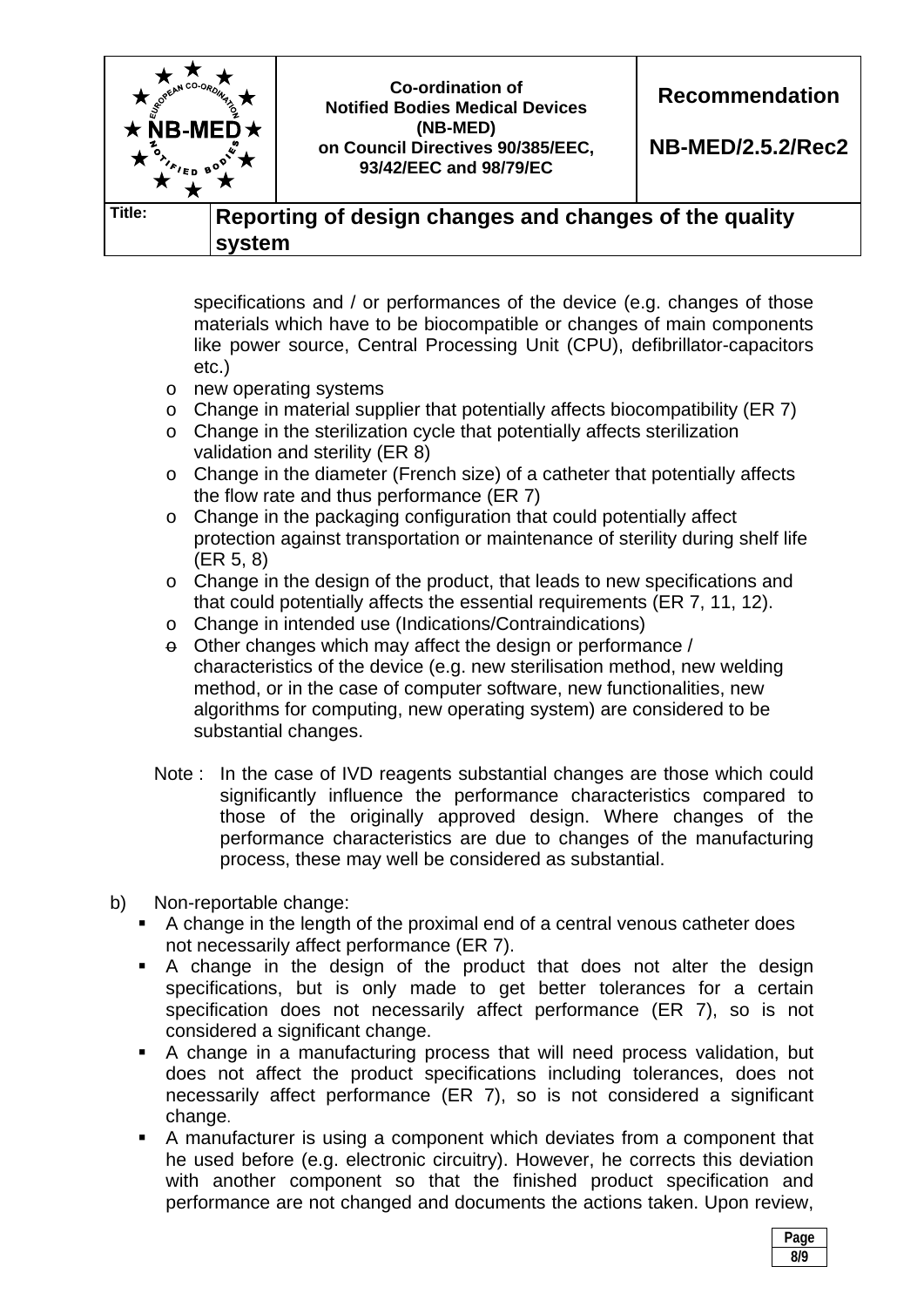

the manufacturer determines and records that risks are not adversely affected and compliance with the essential requirements is maintained and so it is not considered to be a substantial change.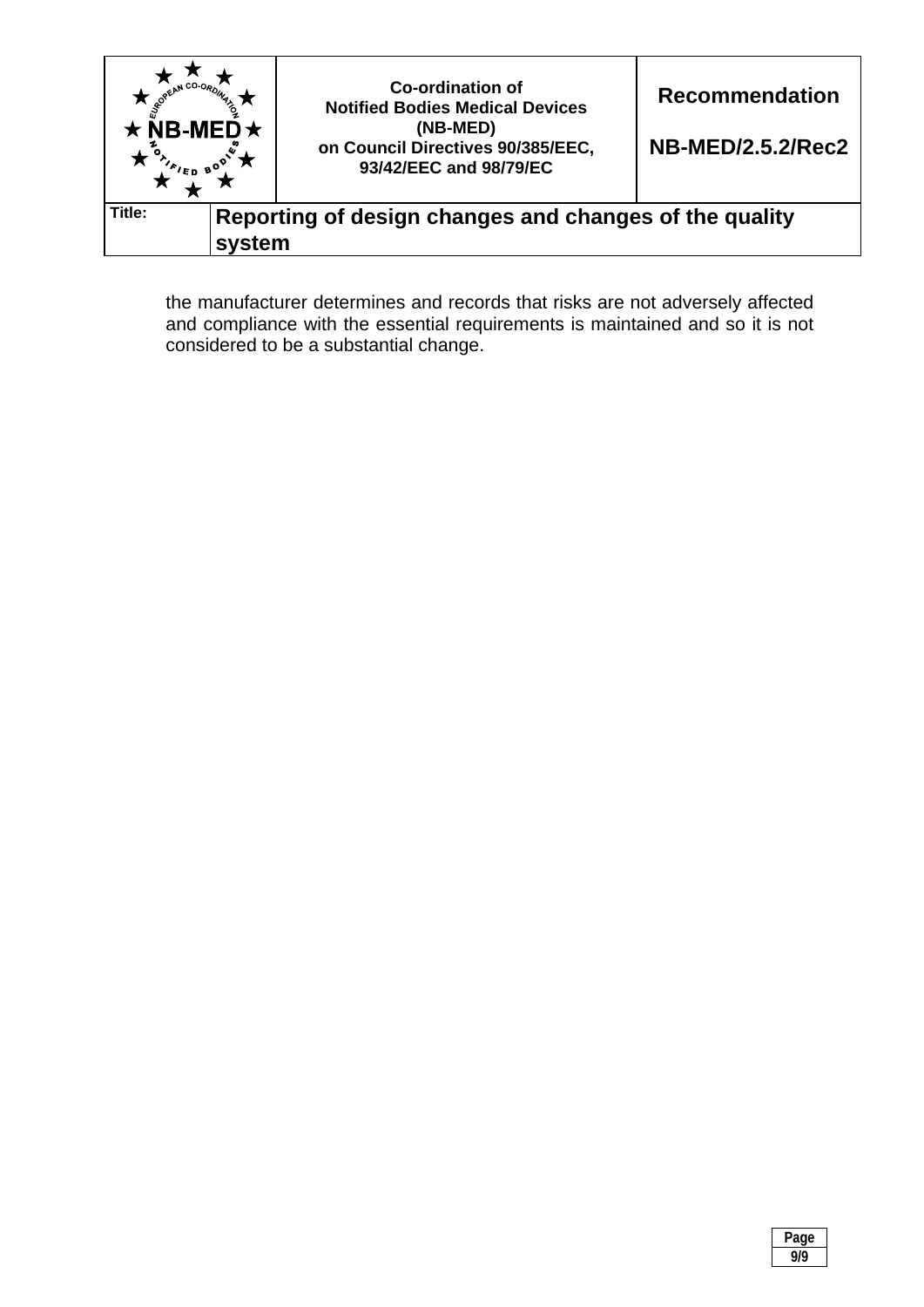

**Rev 1:** Meeting of NBR Group, Cologne, Jan. 20 & 21. 1997: It was decided that the previous text required major revision. An attempt was made to list which types of change did or did not need to be advised to the Notified Body. This proved to be impracticable since a particular type of change could be minor in one situation, yet "substantial" in another.

> For instance, a change in colour may be purely cosmetic in some cases, yet be "substantial" in other cases where it is the means for drawing attention to warnings, functions etc.

Meeting of NBR Group, Essen, April 03. & 04. 1997:

 It was decided to redraft the document to recommend that the manufacturer apply a systematic approach to evaluation and categorisation of changes. Lists are included of matters for the manufacturer to consider when categorising changes. In preparing the redraft, comments received in relation to the original text (from MDC and the German NB Group) were fully considered.

 NBRG agreed to send the revised document, with its "Rationale and history" sheet to all member of NB-MED for commenting before presenting it for approval in the Plenary meeting in June 1997.

 New revision no: 1 Confirmed to be at Stage: 2

**Rev 2:** Notified Body Meeting, Brussels, June. 24 & 25. 1997:

 It was decided to accept this recommendation with some minor changes excluded the samples (chapter 5).

 It was also decided **to give back this document to the NBRG** to rework the samples.

 Meeting of NBR Group, Brussels, June 26. & 27. 1997: The document (chapter 1 - 4) was reworked. New revision no: 2 Confirmed to be at Stage: 3 The samples (chapter 5) was also reworked; new proposal (*in italics*, see next page):

| Rev.-Nr.<br>date<br>Rev. | accepted | amended | withdrawn |  |
|--------------------------|----------|---------|-----------|--|
| 06.06.2000               |          |         |           |  |

| .,<br>٠ |  |
|---------|--|
|         |  |
|         |  |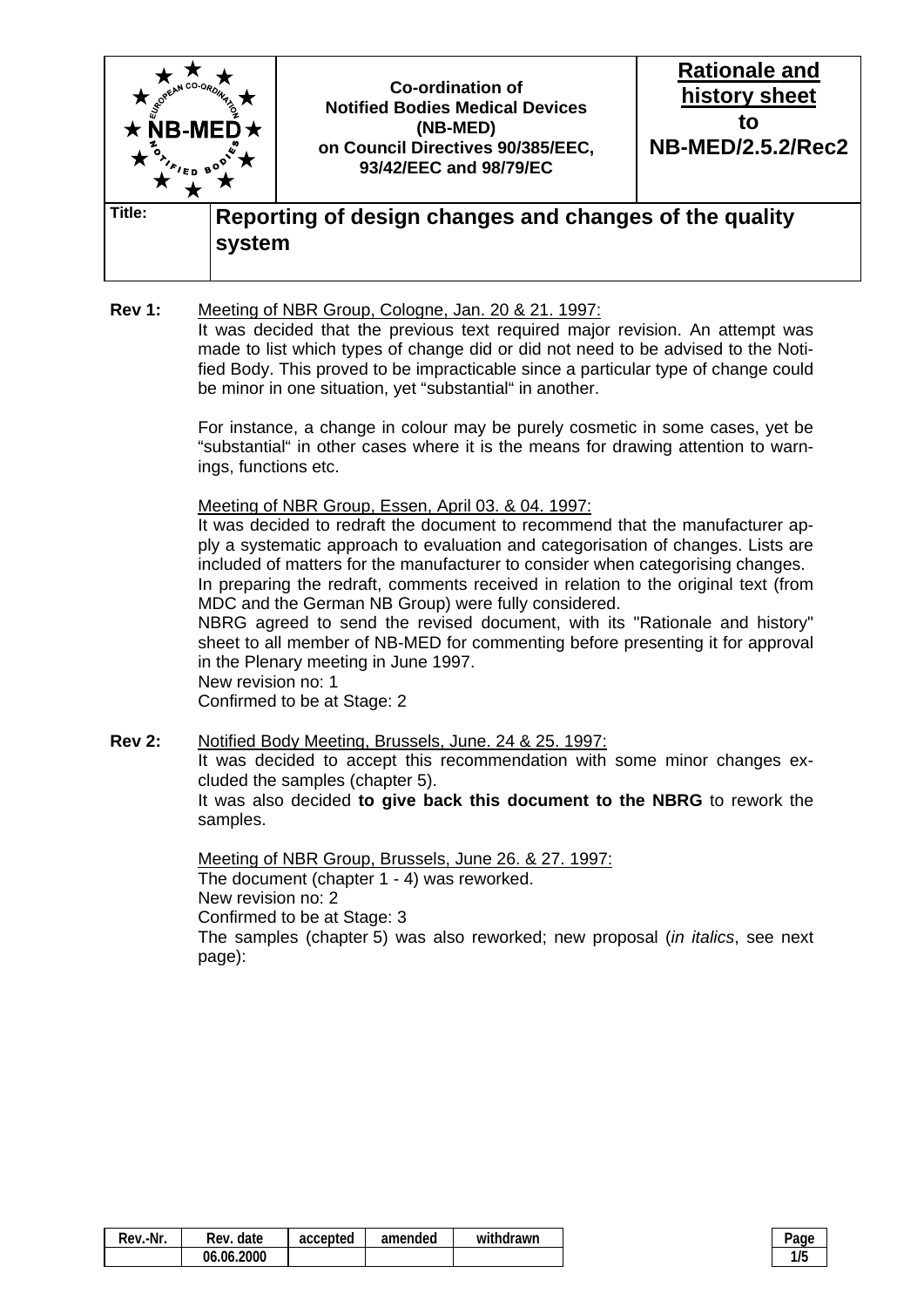

**Rationale and history sheet to NB-MED/2.5.2/Rec2**

- *5 Examples*
- *5.1 Changes to EC-approved quality systems (Annex II, V, VI):*
- *a) Reportable change:*

 *Addition of a sterilisation subcontractor to the list of approved suppliers. Rationale: Sterilisation is a "special process" requiring validation, therefore this is a substantial change.* 

*b) Non-reportable change:* 

 *Addition of an electrical components supplier, e.g. for resistors, to the list of approved suppliers as* 

- *selection and approval of suppliers is part of the quality system of the manufacturer*
- *the components to be supplied* 
	- *meet the manufacturer's existing specifications*
	- *do not fall within the manufacturer's classification of a "substantial change".*

 *The change is not reportable.* 

- *5.2 Changes to EC-approved medical devices design/type (Annex II, 4.2 and III):*
- *a) Reportable change:* 
	- *Changes to the medical device (included software) which will change the specifications and / or performances of the device (e.g. changes of those materials which have to be biocompatible or changes of main components like power source, Central Processing Unit (CPU), defibrillator-capacitors etc.) are substantial changes.*
	- *Altering the intended use of the product (e.g. from Brady Implantable Pulse Generator (IPG) to Tachy IPG) or other changes which may affect the design or performance/characteristics of the device (e.g. new sterilisation method, new welding method) are considered to be substantial changes.*
- *b) Non-reportable change:*

 *A manufacturer is using a component which deviates from a component that he used before (e.g. electronic circuitry). However, he corrects this deviation with another component so that the finished product specification and performance are not changed and documents the actions taken. Upon review, the manufacturer determines and records that risks are not adversely affected and compliance with the essential requirements is maintained and so it is not considered to be a substantial change.* 

| Page |
|------|
| 2/5  |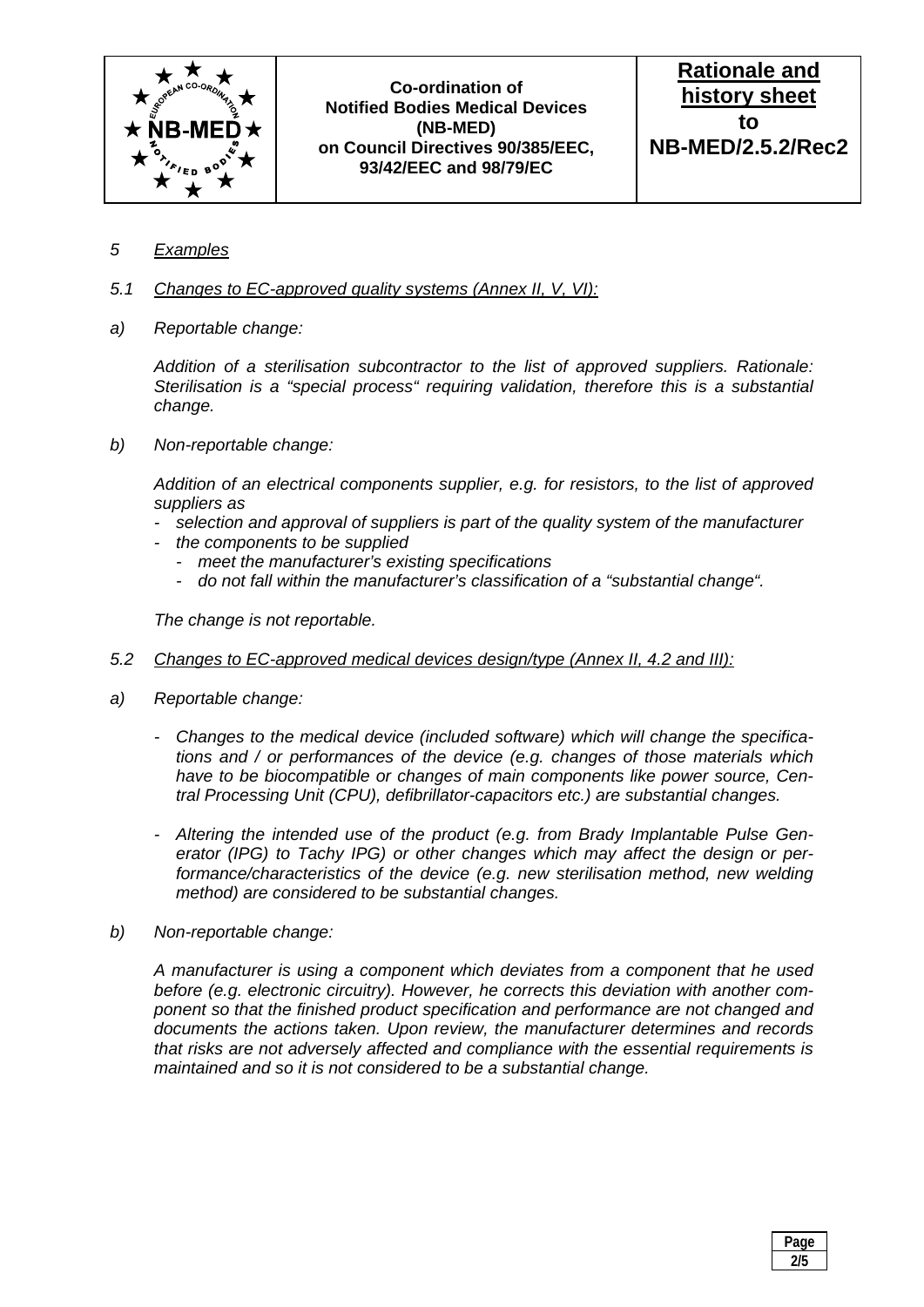



#### NBRG agreed

- to fit in this document in the bundle of "stage 3-documents" and
- to send it concerning the acceptation of the proposal for the chapter "samples" - with its "Rationale and history" sheet to all member of NB-MED for commenting before presenting it for approval (text plus samples) in the Plenary meeting in November 1997.

#### **Rev 3:** Meeting of NBR Group, Essen, September 29 & 30 1997:

 It was decided to add the above mentioned proposal for examples into the recommendation and to fit the document in the new *recommendations nomenclature system* (chapter **2.5.2** *Conformity assessment procedures; Quality assurance*). Therefore the recommendation gets the new number **NB-MED/2.5.2/R2**. NBRG agreed to send the document, with its "Rationale and history" sheet to all member of NB-MED for commenting before presenting it for approval in the Plenary meeting in November 1997.

Revision no: 3

..."

Confirmed to be at stage: 2

 Notified Body Meeting, Brussels, November 18 & 19, 1997: Confirmed to be at Stage: 3

**Rev. 4:** Medical Devices Expert Group Meeting, Brussels, February 9/10, 1998:

 The stage 3 document was presented to the Medical Devices Experts Group but not accepted because this document needs more clarification about .When exactly have changes to be indicated?". The UK-representative will examine the document and will inform the NBR Group about the results.

#### Meeting of NBR Group, Brussels, April 20 & 21, 1998:

 The NBRG reworked the document and made in light of above mentioned discussion in the MDEG some clarification:

"*2 Manufacturer decision on whether or not particular changes are substantial The manufacturer ... or not substantial.* 

 *Changes to the design of a device are relevant to conformity assessment under annex II, 4 (design examination) and annex III (type examination). Changes to the quality system are relevant to conformity assessment under annex II, 3 (full quality system), annex V (production quality assurance) and annex VI (product quality assurance).* 

 *Note: Changes to the intended use may constitute a new device or alter the classification, and so affect the conformity assessment procedure.* 

*... 4 Notified Body surveillance and certification* 

 *... The Notified Body should review ... to inform the Notified Body. Where a "substantial" change is reported and agreed either a new certificate or an addendum to an existing certificate can be issued or the existing certificate can remain valid.* 

 **Page 1 3/5**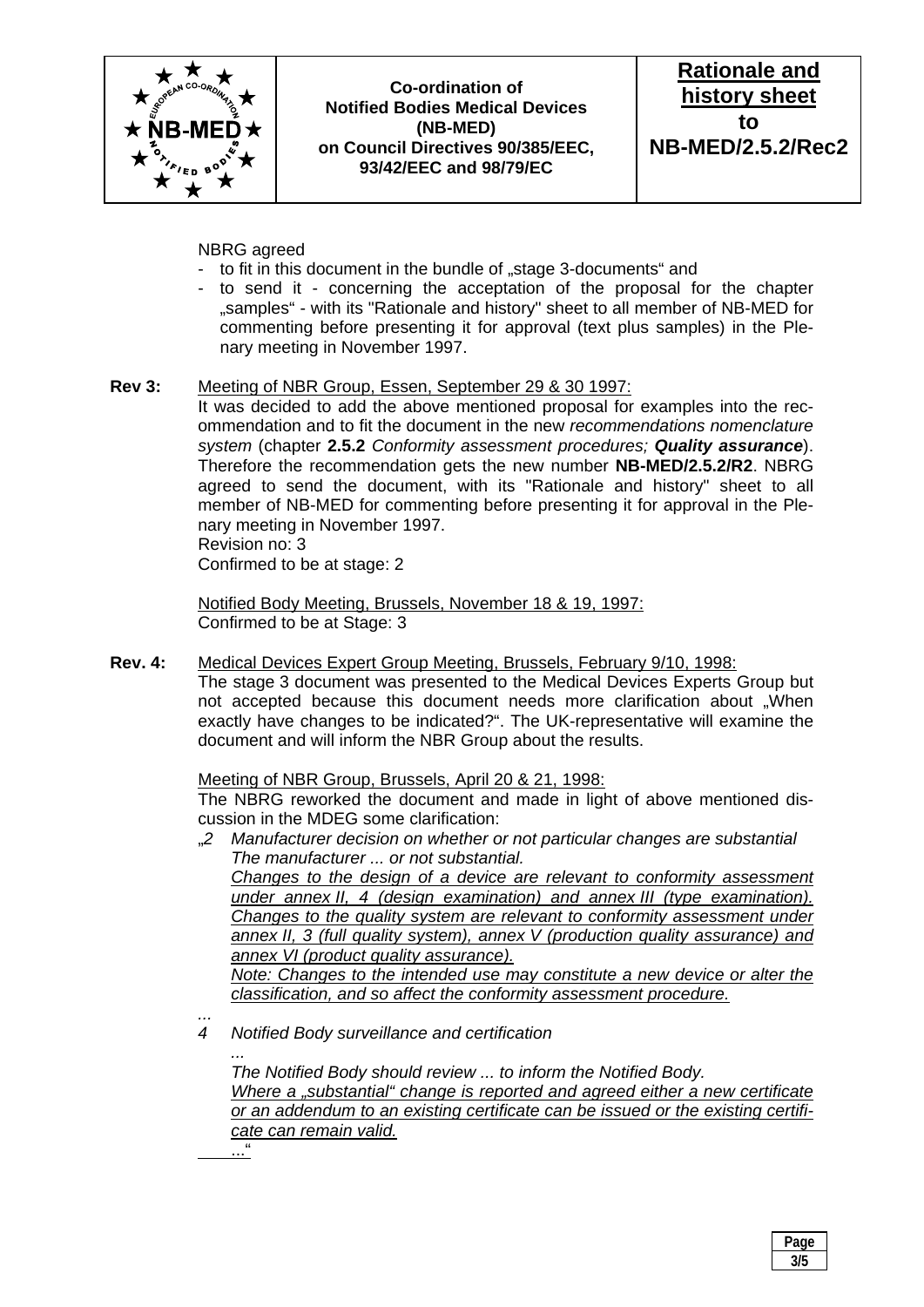

**Rationale and history sheet to NB-MED/2.5.2/Rec2**

 On occasion of the next NB-MED meeting on June NB-MED will be informed about this changes; further consideration will be done by the Medical Devices Experts Group. Confirmed at stage 3 New revision no: 4

- **Rev 5:** Notified Body Meeting, Brussels, November 3 & 4, 1998: The NB-MED agreed the recommendation with this changes; also some minor editorial hints were given and will be considered. This document will remain a stage 3 document. Further development will take place in the Medical Devices Experts Group. Confirmed to be at Stage: 3 New revision no: 5
- **Rev 6:** Notified Body Meeting, Brussels, March 2 & 3. 1999:

 Mr. Reincke introduced the document NBM/37/99 which could be considered as a further aspect to be included in the existing NB-MED Recommendation 2.5.2/Rec2 "Changes ...". The document should give within a list an answer to "What could be regarded as major changes if – in case of an approved product – some software- or hardware-changes appear with the requirement for notification by a Notified Body?". NBRG was asked to take this proposal on board within the NBRG for consideration to the above mentioned NB-MED Recommendation 2.5.2/Rec2 e. g. as a sample. But due to the workload within the NBRG it was not yet reached the possibility to work on this document. In the meanwhile **Mr. Reincke** was asked by the Technical Secretariat to make a concrete proposal for a revised Recommendation 2.5.2/Rec2.

 Notified Body Meeting, Brussels, February 29, & March 1, 2000: A proposal was sent to TS for further presentation to the NBRG meeting on 10./11. April 2000. New revision no: 6

**Rev 7:** Meeting of NBR Group, Brussels, April 10 & 11, 2000: Proposed changes - made by Mr. Reincke - were accepted and modified with minor editorial changes. Dr. Dörr brought in verbal form his view of changes which should be made in light of IVDD; in parallel he referred to the comments made by Mr. Dalgetty (see NBRG/176/00). After the discussion it was agreed that all comments were considered in the new revised draft document. NBRG agreed that the document, as discussed and revised, should be presented for adoption at the June NB-MED Plenary meeting. Revision no: 7 stage 2

> Notified Body Meeting, Brussels, June 6 & 7, 2000: The document (NBM/59/00) was approved by the NB-MED plenary. Confirmed at stage 3. Revision no: 7

**Rev 8 :** Meeting of NBR Group, Brussels, April 10 & 11, 2000:

 **Page 1 4/5**